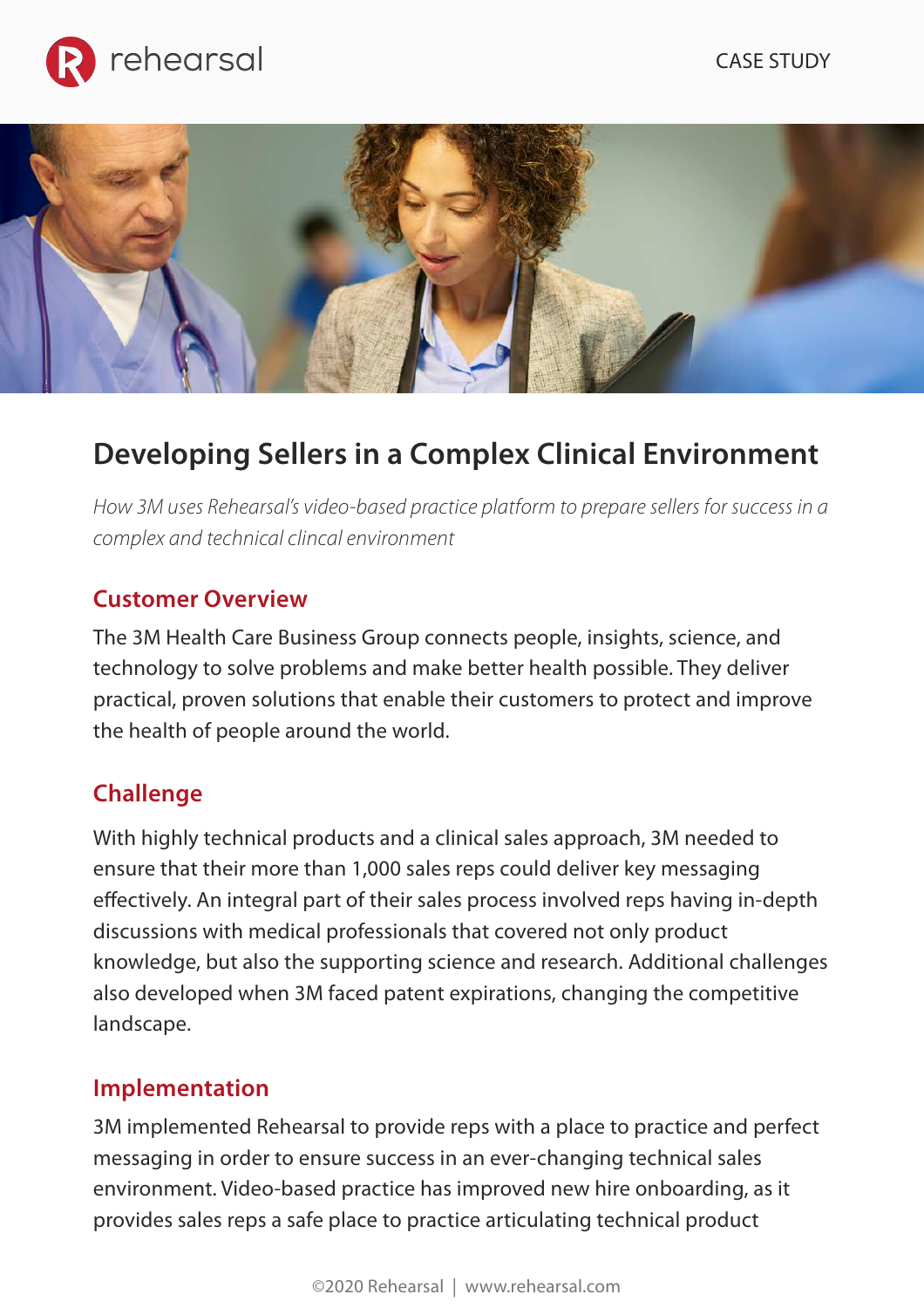

knowledge and supporting clinical information before facing actual customers. It also enabled a means to individually coach each new hire while providing leadership visibility to skills development progress.

3M also found Rehearsal to be valuable for experienced sales reps when faced with product launches, or when new research required changes in messaging or sales strategy. Providing experienced reps a place to practice allows even top performers a space in which to improve their skills.

Crafting and perfecting messaging around competitive products became critical when patent expirations resulted in the introduction of competitive products by other companies. 3M now had competition where they previously did not, making effective practice and coaching around competitive messaging even more important. To add to this, hospital economics change constantly, as institutions look to cut costs more and more. Video-based practice became critical as 3M had to ensure reps were prepared to face these challenging conversations.

# **Results**

3M has seen more accurate and consistent messaging, and has greater confidence in the effective delivery of that message. These improvements are credited to the creation of a safe place where reps can practice in addition to providing clear, individualized coaching and feedback. Reps are no longer forced to practice with actual customers, which can jeopardize not only individual sales, but customer relationships as well.

Practice with repetition has been key to 3M's success. When responding to scenarios, learners can make multiple attempts prior to submission. Reps are forming lasting skills which can be delivered with confidence and accuracy when it matters most.

The Rehearsal platform also provides leadership with visibility into sales rep engagement and skills development. Field sales managers even request specific scenarios be deployed based on observations or the needs of individual reps.